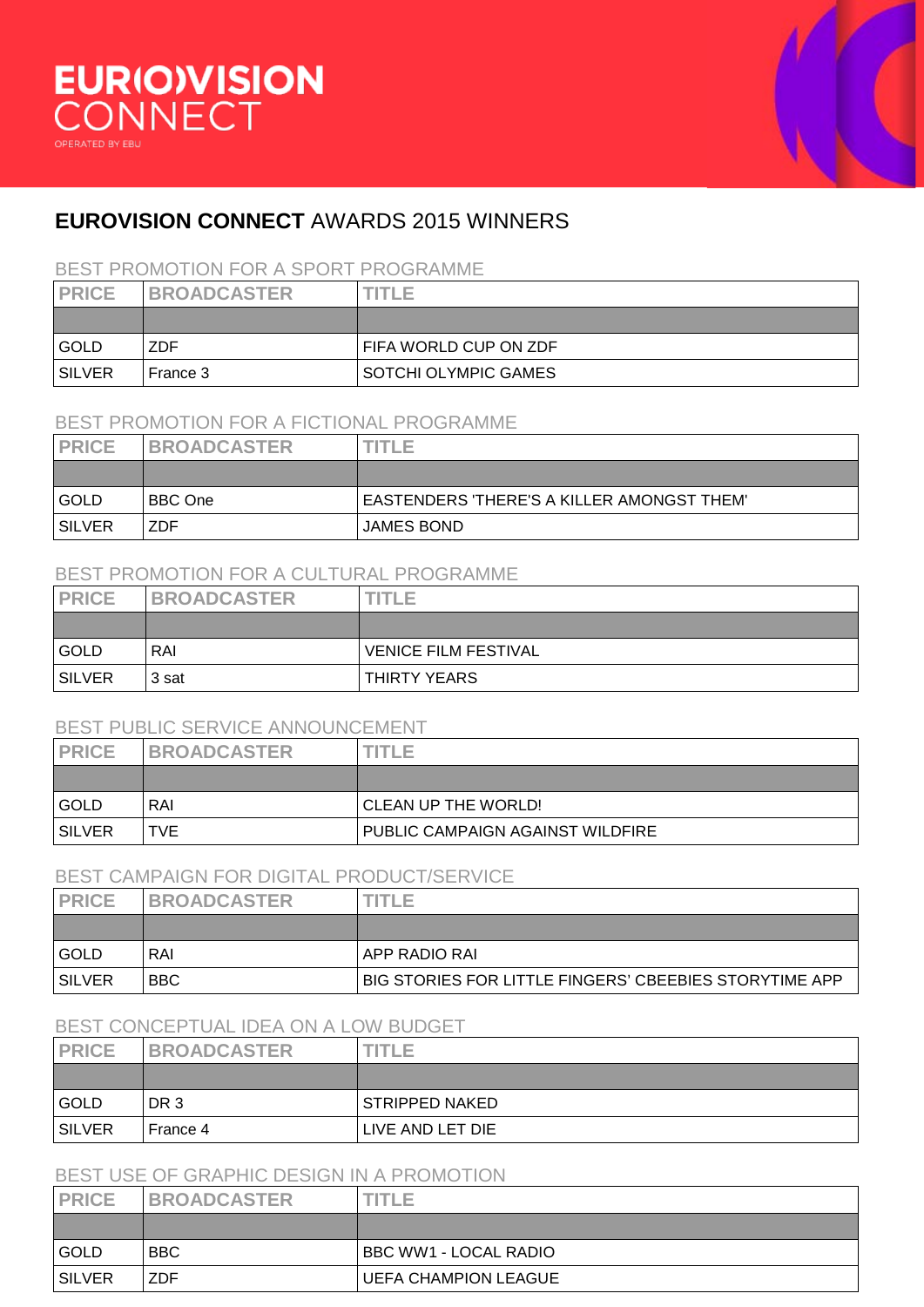# BEST PROMOTION FOR AN ENTERTAINMENT PROGRAMME

| <b>PRICE</b>  | <b>BROADCASTER</b> | $T$ $T$ $T$ $T$ $T$    |
|---------------|--------------------|------------------------|
|               |                    |                        |
| GOLD          | DR 1               | EUROVISON SONG CONTEST |
| <b>SILVER</b> | SVT 1              | <b>ROBINS</b>          |

#### BEST PROMOTION FOR A DOCUMENTARY OR A CURRENT AFFAIRS PROGRAMME

| <b>PRICE</b>  | <b>BROADCASTER</b> | TITLE                |
|---------------|--------------------|----------------------|
|               |                    |                      |
| GOLD          | SVT 1              | <b>SVT ELECTIONS</b> |
| <b>SILVER</b> | France 5           | <b>SEX WEEK</b>      |

# BEST PROMOTION FOR A CHILDREN'S PROGRAMME

| <b>PRICE</b>  | <b>BROADCASTER</b> | 'TI E                            |
|---------------|--------------------|----------------------------------|
|               |                    |                                  |
| GOLD          | <b>CBBC</b>        | <b>BLUE PETER GETS THE BADGE</b> |
| <b>SILVER</b> | <b>YLE</b>         | 50 YEARS OF CHILDRENS TELEVISION |

#### BEST EDITING BASED ON EXISTING MATERIAL

| <b>PRICE</b>  | <b>BROADCASTER</b> | <b>TITLE</b>      |
|---------------|--------------------|-------------------|
|               |                    |                   |
| GOLD          | DR <sub>2</sub>    | <b>BABY THEME</b> |
| <b>SILVER</b> | France 2           | <b>CASTLE</b>     |

#### BEST PROMOTION FOR A RADIO PROGRAMME

| <b>PRICE</b> | <b>BROADCASTER</b> | ITLE                        |
|--------------|--------------------|-----------------------------|
|              |                    |                             |
| GOLD         | NRK RADIO P3       | P3 IMAGE CAMPAIGN (GMP3) #1 |
| SILVER       | RAI RADIO          | RADIO RAI 90'S ANNIVERSARY  |

### BEST USE OF MUSIC OR SOUND DESIGN IN A PROMOTION

| <b>PRICE</b>  | <b>BROADCASTER</b> | TITLE.                     |
|---------------|--------------------|----------------------------|
|               |                    |                            |
| GOLD          | ARD NDR            | "AUSCHWITZ AND ME" / TRAIN |
| <b>SILVER</b> | NRK TV             | THE RETURNED               |

# BEST CHANNEL BRANDING

| <b>PRICE</b>  | <b>BROADCASTER</b> | $T(T) \models T$                |
|---------------|--------------------|---------------------------------|
|               |                    |                                 |
| GOLD          | Arte               | <b>IDENTS OF CHRISTMAS 2014</b> |
| <b>SILVER</b> | France 4           | FRANCE 4 - AD BREAKS            |